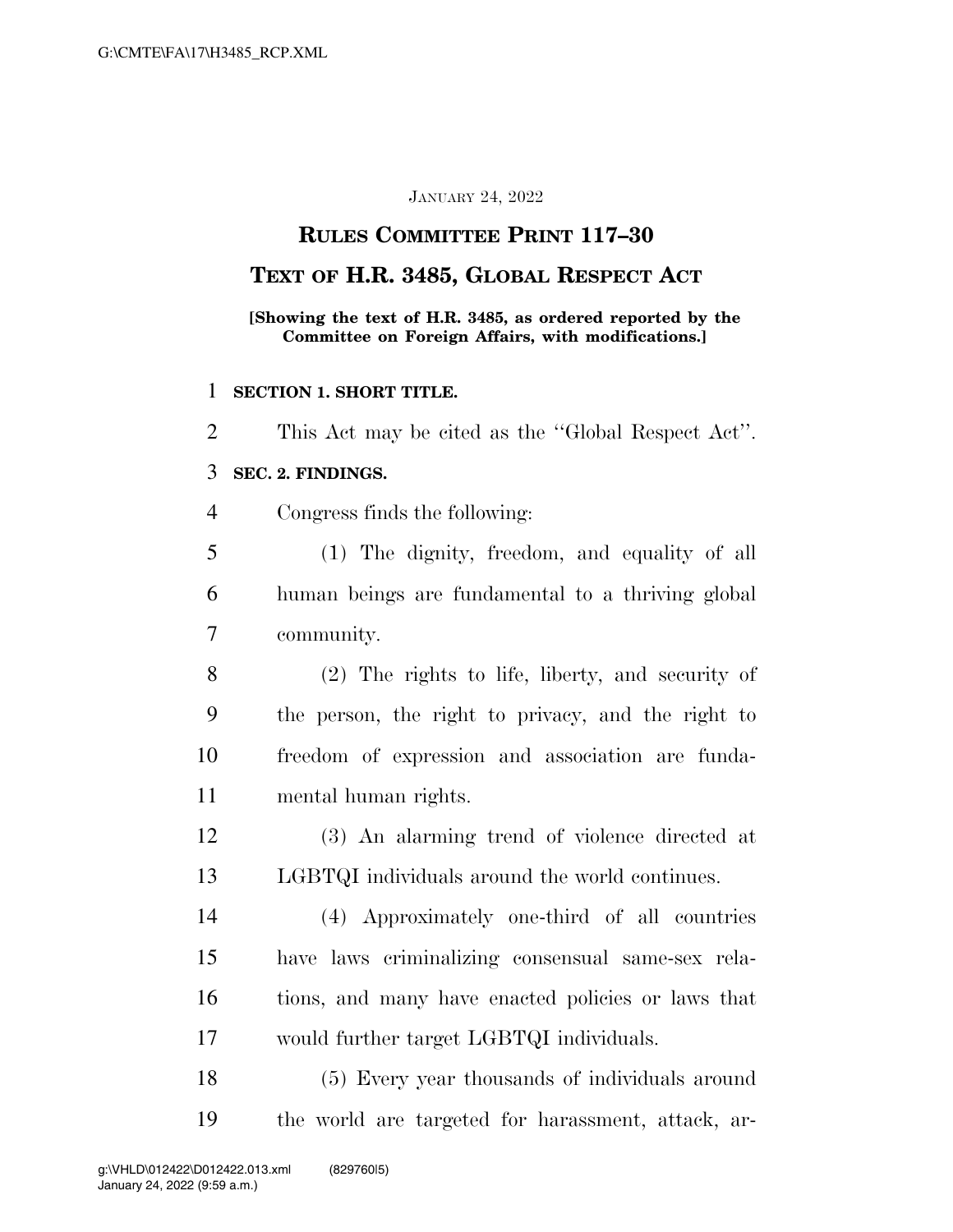$\mathfrak{D}$ 

 rest, and murder on the basis of their sexual ori-entation or gender identity.

 (6) Those who commit crimes against LGBTQI individuals often do so with impunity, and are not held accountable for their crimes.

 (7) In many instances police, prison, military, and civilian government authorities have been di- rectly complicit in abuses aimed at LGBTQI citi- zens, including arbitrary arrest, torture, and sexual abuse.

 (8) Celebrations of LGBTQI individuals and communities, such as film festivals, Pride events, and demonstrations are often forced underground due to inaction on the part of, or harassment by, local law enforcement and government officials, in violation of freedoms of assembly and expression.

 (9) Laws criminalizing consensual same-sex re- lations severely hinder access to HIV/AIDS treat- ment, information, and preventive measures for LGBTQI individuals and families.

 (10) Many countries are making positive devel- opments in the protection of the basic human rights of LGBTQI individuals.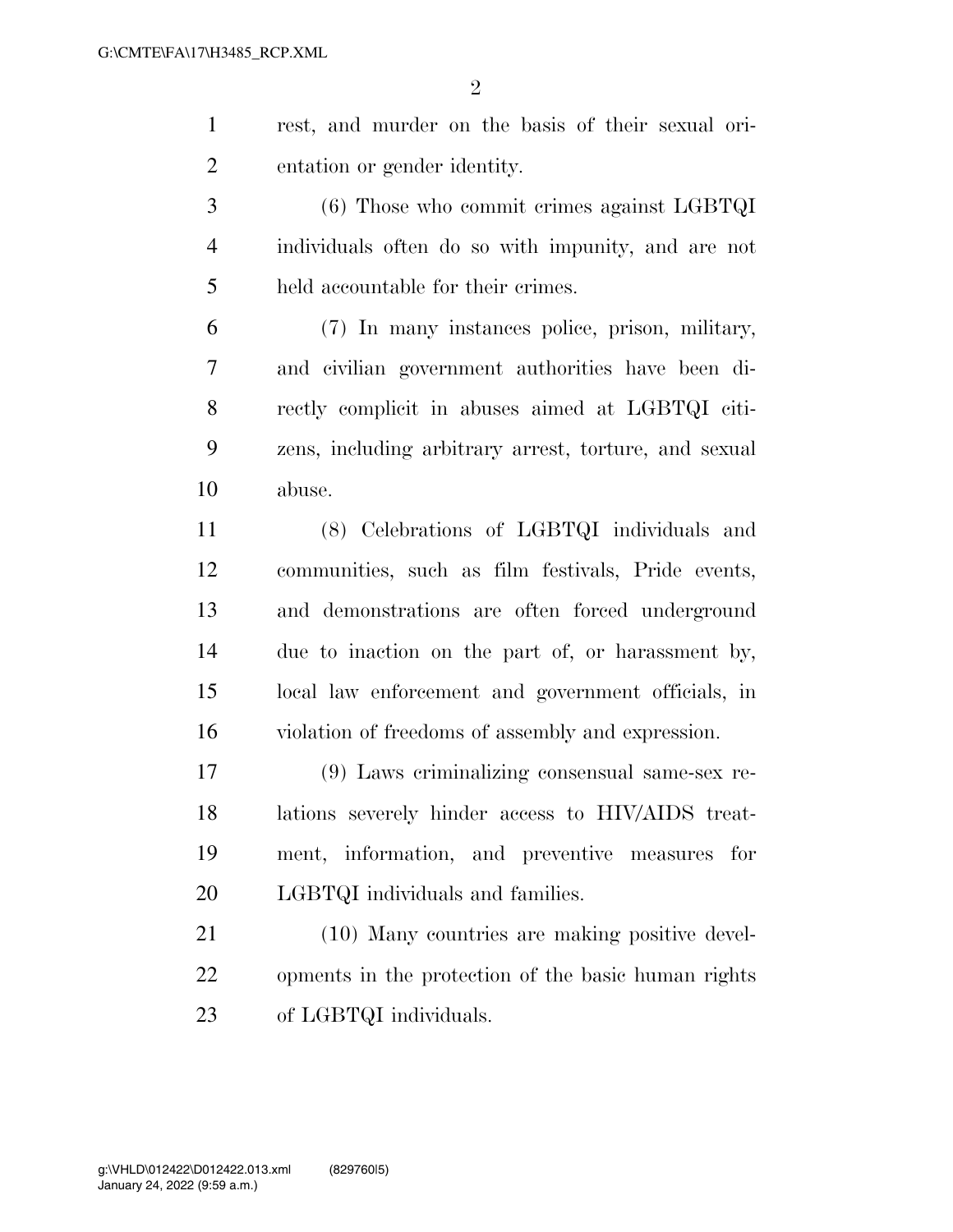# **SEC. 3. SANCTIONS ON INDIVIDUALS RESPONSIBLE FOR VIOLATIONS OF HUMAN RIGHTS AGAINST LGBTQI PEOPLE.**

 (a) IN GENERAL.—Not later than 180 days after the date of the enactment of this Act and biannually there- after, the President shall transmit to the appropriate con- gressional committees a list of each foreign person the President determines, based on credible information, in- cluding information obtained by other countries or by non- governmental organizations that monitor violations of human rights—

 (1) is responsible for or complicit in, with re- spect to persons based on actual or perceived sexual orientation, gender identity, or sex characteristics—

- (A) cruel, inhuman, or degrading treat-ment or punishment;
- (B) prolonged detention without charges and trial;

 (C) causing the disappearance of such per- sons by the abduction and clandestine detention of such persons; or

 (D) other flagrant denial of the right to life, liberty, or the security of such persons; or (2) acted as an agent of or on behalf of a for- eign person in a matter relating to an activity de-scribed in paragraph (1).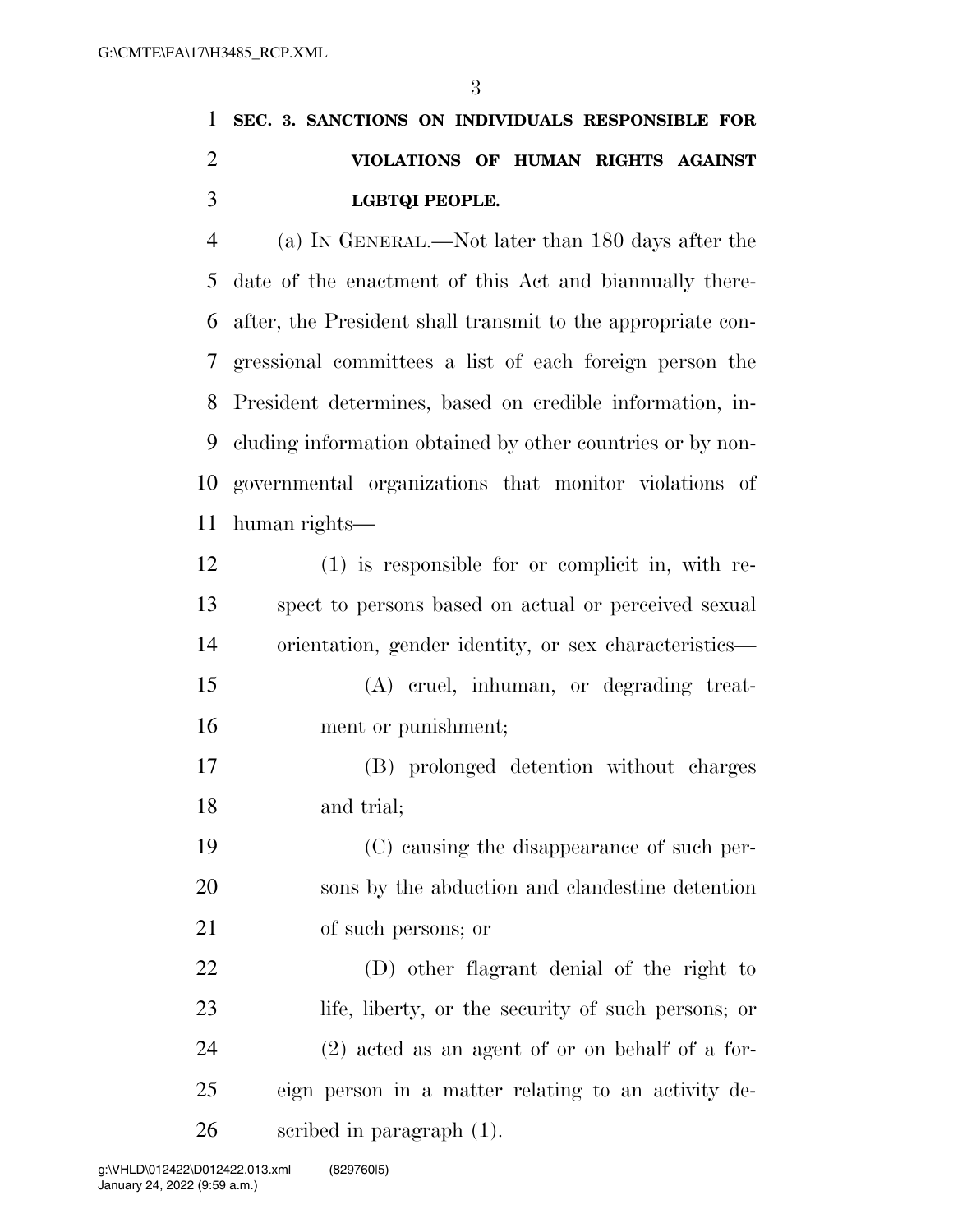| $\mathbf{1}$   | (b) FORM; UPDATES; REMOVAL.—                           |
|----------------|--------------------------------------------------------|
| $\overline{2}$ | (1) FORM.—The list required by subsection (a)          |
| 3              | shall be transmitted in unclassified form and pub-     |
| $\overline{4}$ | lished in the Federal Register, except that the Presi- |
| 5              | dent may include a foreign person in a classified,     |
| 6              | unpublished annex to such list if the President—       |
| 7              | $(A)$ determines that—                                 |
| 8              | (i) it is vital for the national security              |
| 9              | interests of the United States to do so; and           |
| 10             | (ii) the use of such annex, and the in-                |
| 11             | clusion of such person in such annex,                  |
| 12             | would not undermine the overall purpose of             |
| 13             | this section to publicly identify foreign per-         |
| 14             | sons engaging in the conduct described in              |
| 15             | subsection (a) in order to increase account-           |
| 16             | ability for such conduct; and                          |
| 17             | (B) not later than 15 days before including            |
| 18             | such person in a classified annex, provides to         |
| 19             | the appropriate congressional committees notice        |
| 20             | of, and a justification for, including or con-         |
| 21             | tinuing to include each foreign person in such         |
| 22             | annex despite the existence of any publicly            |
| 23             | available credible information indicating that         |
| 24             | each such foreign person engaged in an activity        |
| 25             | described in subsection (a).                           |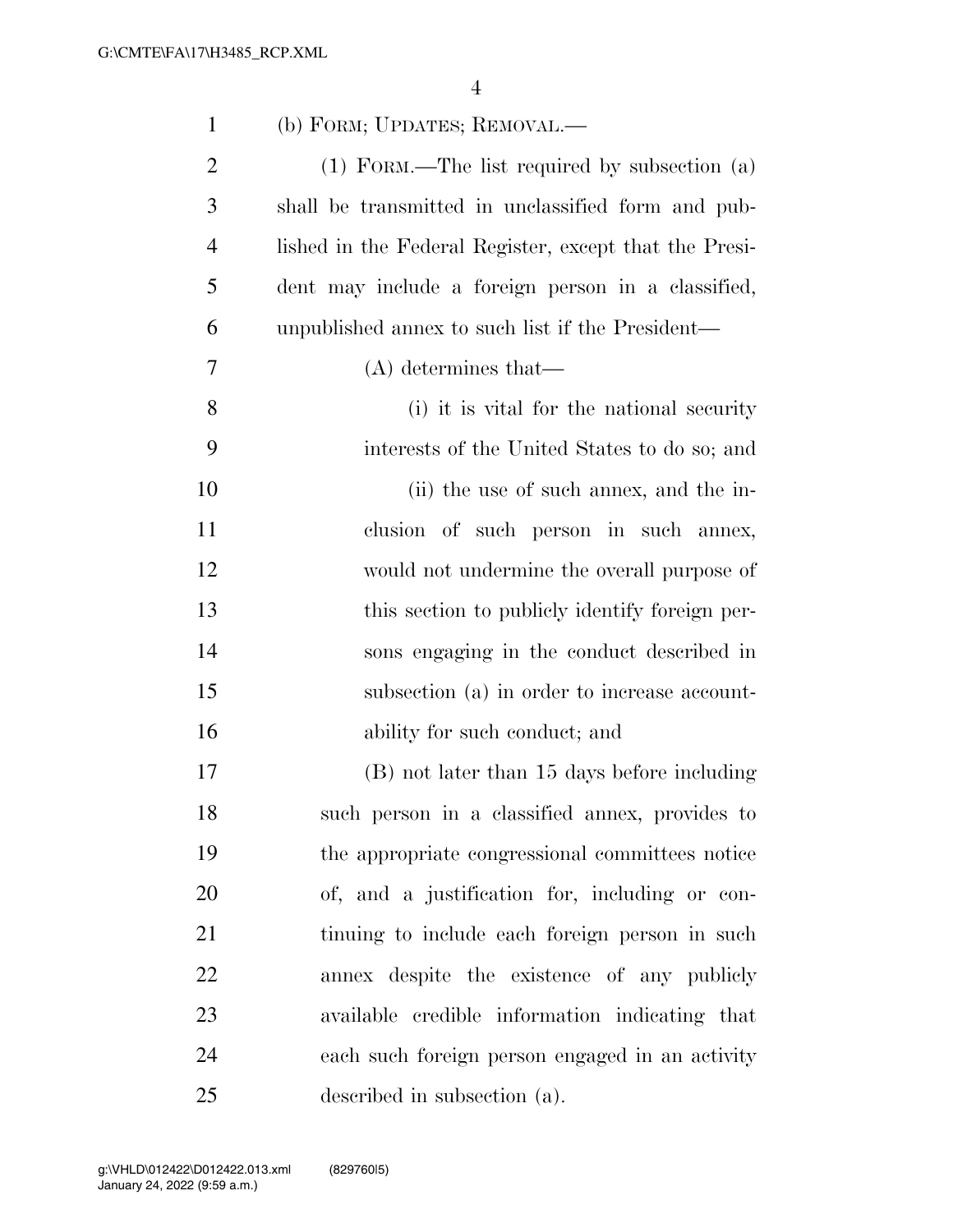| $\mathbf{1}$   | (2) UPDATES.—The President shall transmit to             |
|----------------|----------------------------------------------------------|
| 2              | the appropriate congressional committees an update       |
| 3              | of the list required by subsection (a) as new infor-     |
| $\overline{4}$ | mation becomes available.                                |
| 5              | (3) REMOVAL.—A foreign person may be re-                 |
| 6              | moved from the list required by subsection (a) if the    |
| 7              | President determines and reports to the appropriate      |
| 8              | congressional committees not later than 15 days be-      |
| 9              | fore the removal of such person from such list           |
| 10             | that-                                                    |
| 11             | (A) new, credible information is discovered              |
| 12             | confirming that such person did not in fact en-          |
| 13             | gage in the activity for which the person was            |
| 14             | included in such list;                                   |
| 15             | (B) such person has been prosecuted ap-                  |
| 16             | propriately for the activity in which such person        |
| 17             | engaged; or                                              |
| 18             | (C) such person has credibly demonstrated                |
| 19             | a significant change in behavior, has paid an            |
| 20             | appropriate consequence for the activities in            |
| 21             | which such person engaged, and has credibly              |
| 22             | committed to not engage in an activity de-               |
| 23             | scribed in subsection (a).                               |
| 24             | (c) PUBLIC SUBMISSION OF INFORMATION.-The                |
| 25             | President shall issue public guidance, including through |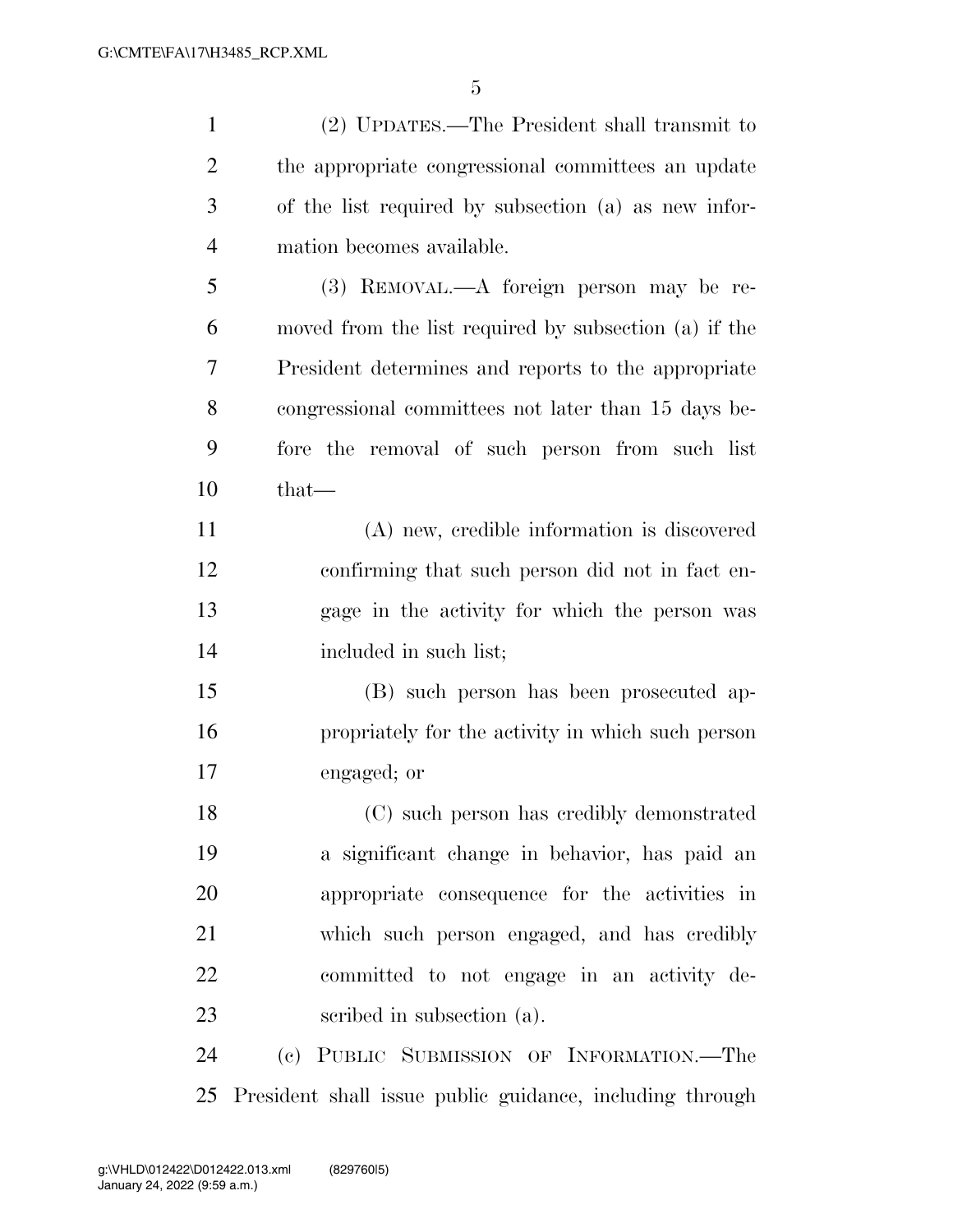United States diplomatic and consular posts, setting forth the manner by which the names of foreign persons that may meet the criteria to be included on the list required by subsection (a) may be submitted to the Department of State for evaluation.

 (d) REQUESTS FROM CHAIR AND RANKING MEMBER OF APPROPRIATE CONGRESSIONAL COMMITTEES.—

8 (1) CONSIDERATION OF INFORMATION.—In ad- dition to the guidance issued pursuant to subsection (c), the President shall also consider information provided by the Chair or Ranking Member of each of the appropriate congressional committees in de- termining whether to include a foreign person in the list required by subsection (a).

 (2) REQUESTS.—Not later than 120 days after receiving a written request from the Chair or Rank- ing Member of one of the appropriate congressional committees with respect to whether a foreign person meets the criteria for being included in the list re-20 quired by subsection (a), the President shall trans- mit a response to such Chair or Ranking Member, as the case may be, with respect to the President's determination relating to such foreign person.

 (3) REMOVAL.—If the President removes from the list required by subsection (a) a foreign person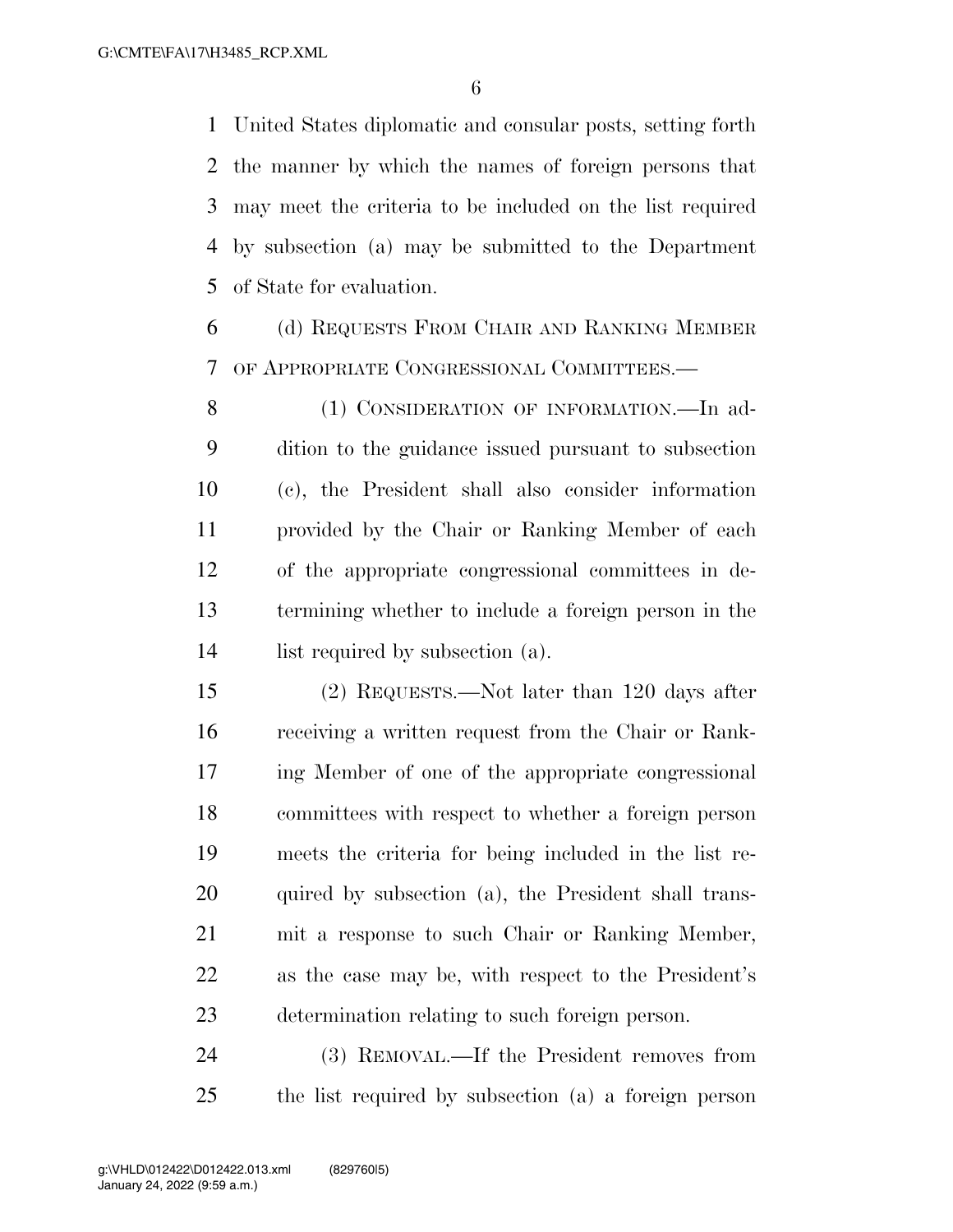| $\mathbf{1}$   | that had been included in such list pursuant to a re-   |
|----------------|---------------------------------------------------------|
| $\overline{2}$ | quest under paragraph (2), the President shall pro-     |
| 3              | vide to the relevant Chair or Ranking Member of the     |
| $\overline{4}$ | appropriate congressional committees any informa-       |
| 5              | tion that contributed to such decision.                 |
| 6              | (4) FORM.—The President may transmit a re-              |
| 7              | sponse required by paragraph $(2)$ or paragraph $(3)$   |
| 8              | in classified form if the President determines that it  |
| 9              | is necessary for the national security interests of the |
| 10             | United States to do so.                                 |
| 11             | (e) INADMISSIBILITY OF CERTAIN INDIVIDUALS.—            |
| 12             | (1) INELIGIBILITY FOR VISAS AND ADMISSION               |
| 13             | TO THE UNITED STATES.—A foreign person on the           |
| 14             | list required by subsection (a), and each immediate     |
| 15             | family member of such person, is—                       |
| 16             | (A) inadmissible to the United States;                  |
| 17             | (B) ineligible to receive a visa or other doc-          |
| 18             | umentation to enter the United States; and              |
| 19             | (C) otherwise ineligible to be admitted or              |
| 20             | paroled into the United States or to receive any        |
| 21             | other benefit under the Immigration and Na-             |
| 22             | tionality Act (8 U.S.C. 1101 et seq.).                  |
| 23             | (2) CURRENT VISAS REVOKED.—                             |
| 24             | (A) IN GENERAL.—The Secretary of State,                 |
| 25             | or the Secretary of Homeland Security (or a             |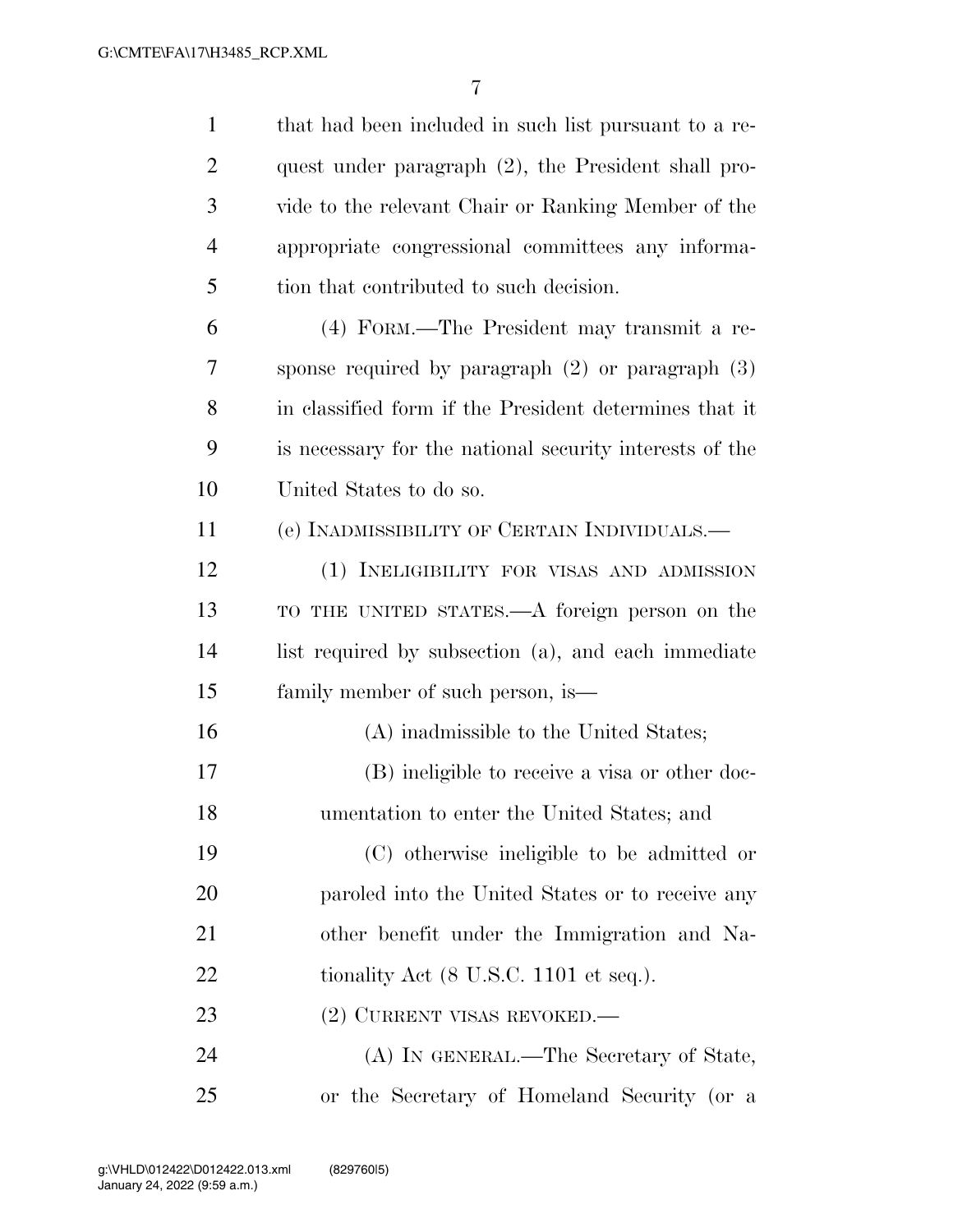| $\mathbf{1}$   | designee of one such Secretaries) shall, in ac-         |
|----------------|---------------------------------------------------------|
| $\overline{2}$ | cordance with section $221(i)$ of the Immigration       |
| 3              | and Nationality Act (8 U.S.C. 1201(i)), revoke          |
| $\overline{4}$ | any visa or other entry documentation issued to         |
| 5              | a foreign person on the list required by sub-           |
| 6              | section (a) and to each immediate family mem-           |
| 7              | ber of such person regardless of when the visa          |
| 8              | or other entry documentation is issued.                 |
| 9              | (B) EFFECT OF REVOCATION. A revoca-                     |
| 10             | tion under subparagraph (A) shall—                      |
| 11             | (i) take effect immediately; and                        |
| 12             | (ii) automatically cancel any other                     |
| 13             | valid visa or entry documentation that is in            |
| 14             | the foreign person's possession.                        |
| 15             | (3) SENSE OF CONGRESS WITH RESPECT TO                   |
| 16             | ADDITIONAL SANCTIONS.—It is the sense of Con-           |
| 17             | gress that the President should impose additional       |
| 18             | targeted sanctions with respect to foreign persons on   |
| 19             | the list required by subsection (a) to push for ac-     |
| 20             | countability for flagrant denials of the right to life, |
| 21             | liberty, or the security of the person, through the     |
| 22             | use of designations and targeted sanctions provided     |
| 23             | for such conduct under other existing authorities.      |
| 24             | $(4)$ EXCEPTIONS.—                                      |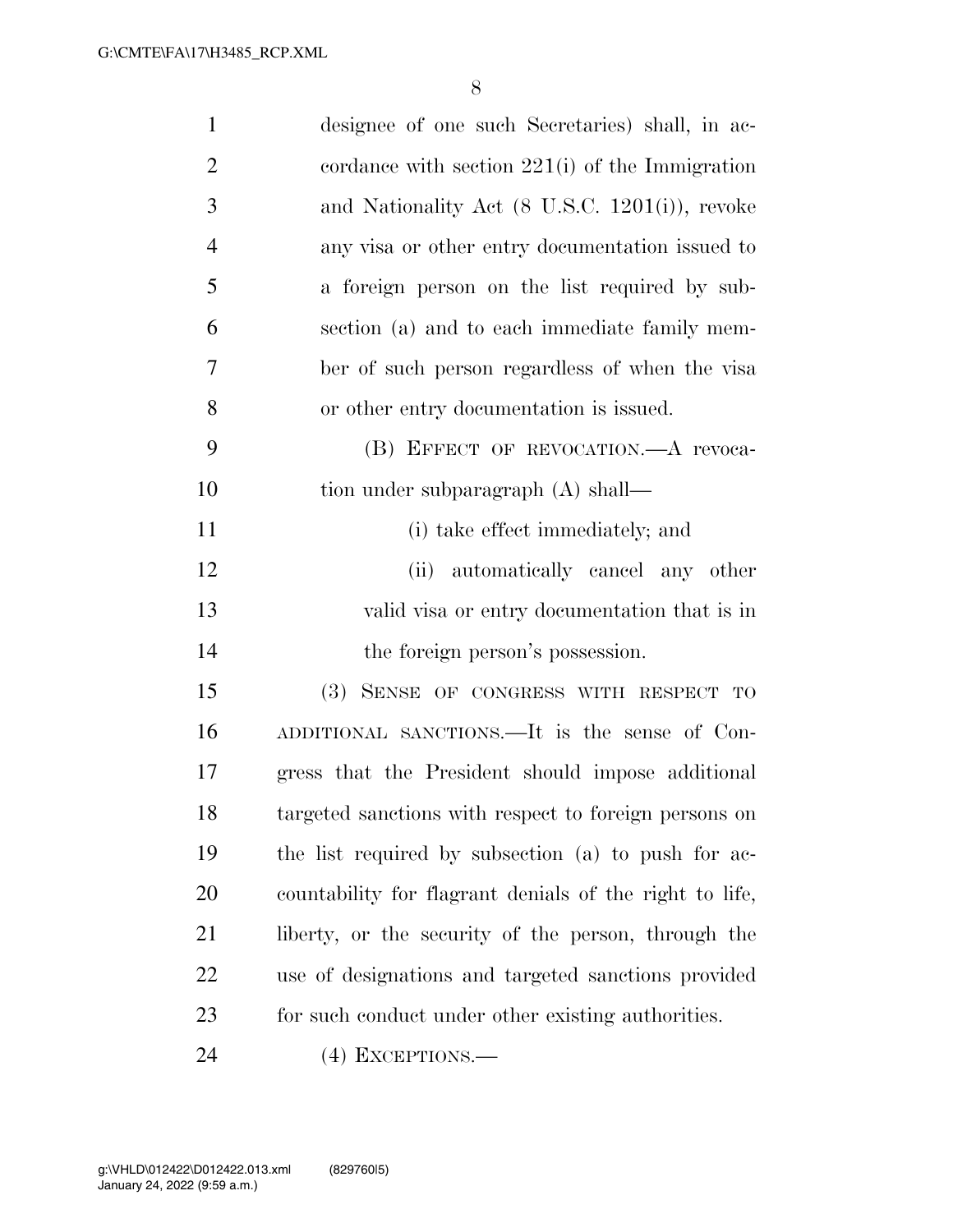| $\mathbf{1}$   | (A) EXCEPTION WITH RESPECT TO NA-                     |
|----------------|-------------------------------------------------------|
| $\overline{2}$ | TIONAL SECURITY.—This section shall<br>not            |
| 3              | apply with respect to-                                |
| $\overline{4}$ | (i) activities subject to the reporting               |
| 5              | requirements under title V of the National            |
| 6              | Security Act of 1947 (50 U.S.C. 3091 et               |
| 7              | $seq.$ ); or                                          |
| 8              | (ii) any authorized intelligence or law               |
| 9              | enforcement activities of the United States.          |
| 10             | (B) EXCEPTION TO COMPLY WITH INTER-                   |
| 11             | NATIONAL OBLIGATIONS.-Sanctions under                 |
| 12             | paragraphs $(1)$ and $(2)$ shall not apply with re-   |
| 13             | spect to a person if admitting or paroling the        |
| 14             | person into the United States is necessary to         |
| 15             | permit the United States to comply with the           |
| 16             | Agreement regarding the Headquarters of the           |
| 17             | United Nations signed at Lake Success June            |
| 18             | 26, 1947, and entered into force November 21,         |
| 19             | 1947, between the United Nations and the              |
| 20             | United States or other applicable international       |
| 21             | obligations.                                          |
| 22             | (5) WAIVER.—The President may waive the ap-           |
| 23             | plication of sanctions or restrictions imposed with   |
| 24             | respect to a foreign person under this section if the |
| 25             | President certifies to the appropriate congressional  |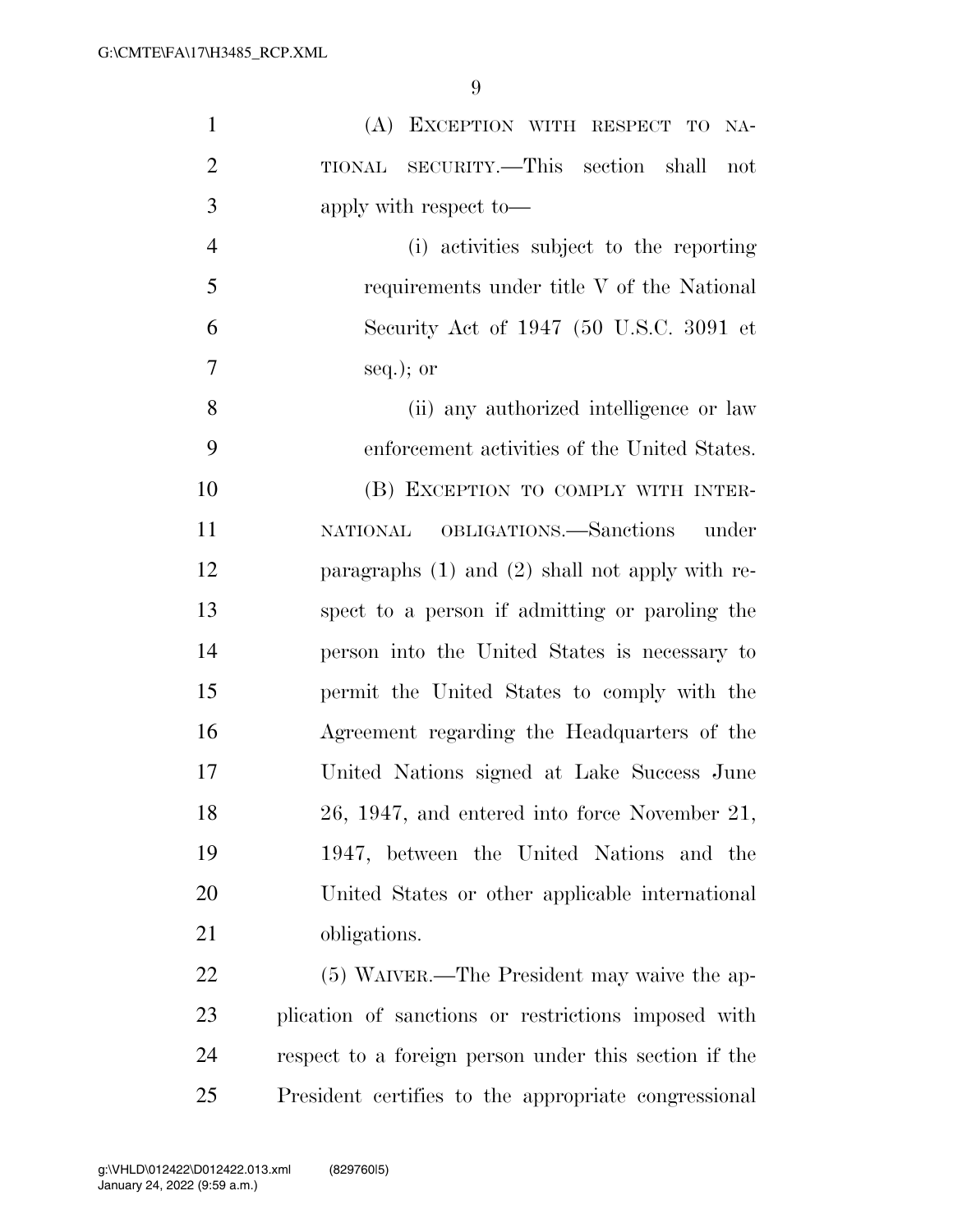| $\mathbf{1}$   | committees, not later than 15 days before such waiv-       |
|----------------|------------------------------------------------------------|
| $\overline{2}$ | er is to take effect, that the waiver is vital to the      |
| 3              | national interest of the United States.                    |
| $\overline{4}$ | (f) REPORT TO CONGRESS.—Not later than one year            |
| 5              | after the date of the enactment of this Act and annually   |
| 6              | thereafter, the President, acting through the Secretary of |
| 7              | State, shall submit to the appropriate congressional com-  |
| 8              | mittees a report on—                                       |
| 9              | (1) the actions taken to carry out this section,           |
| 10             | including—                                                 |
| 11             | (A) the number of foreign persons added                    |
| 12             | to or removed from the list required by sub-               |
| 13             | section (a) during the year preceding each such            |
| 14             | report, the dates on which such persons were so            |
| 15             | added or removed, and the reasons for so add-              |
| 16             | ing or removing such persons; and                          |
| 17             | (B) an analysis that compares increases or                 |
| 18             | decreases in the number of such persons added              |
| 19             | removed year-over-year and the reasons<br><b>or</b>        |
| 20             | therefor; and                                              |
| 21             | (2) any efforts by the President to coordinate             |
| 22             | with the governments of other countries, as appro-         |
| 23             | priate, to impose sanctions that are similar to the        |
| 24             | sanctions imposed under this section.                      |
| 25             | (g) DEFINITIONS.—In this section:                          |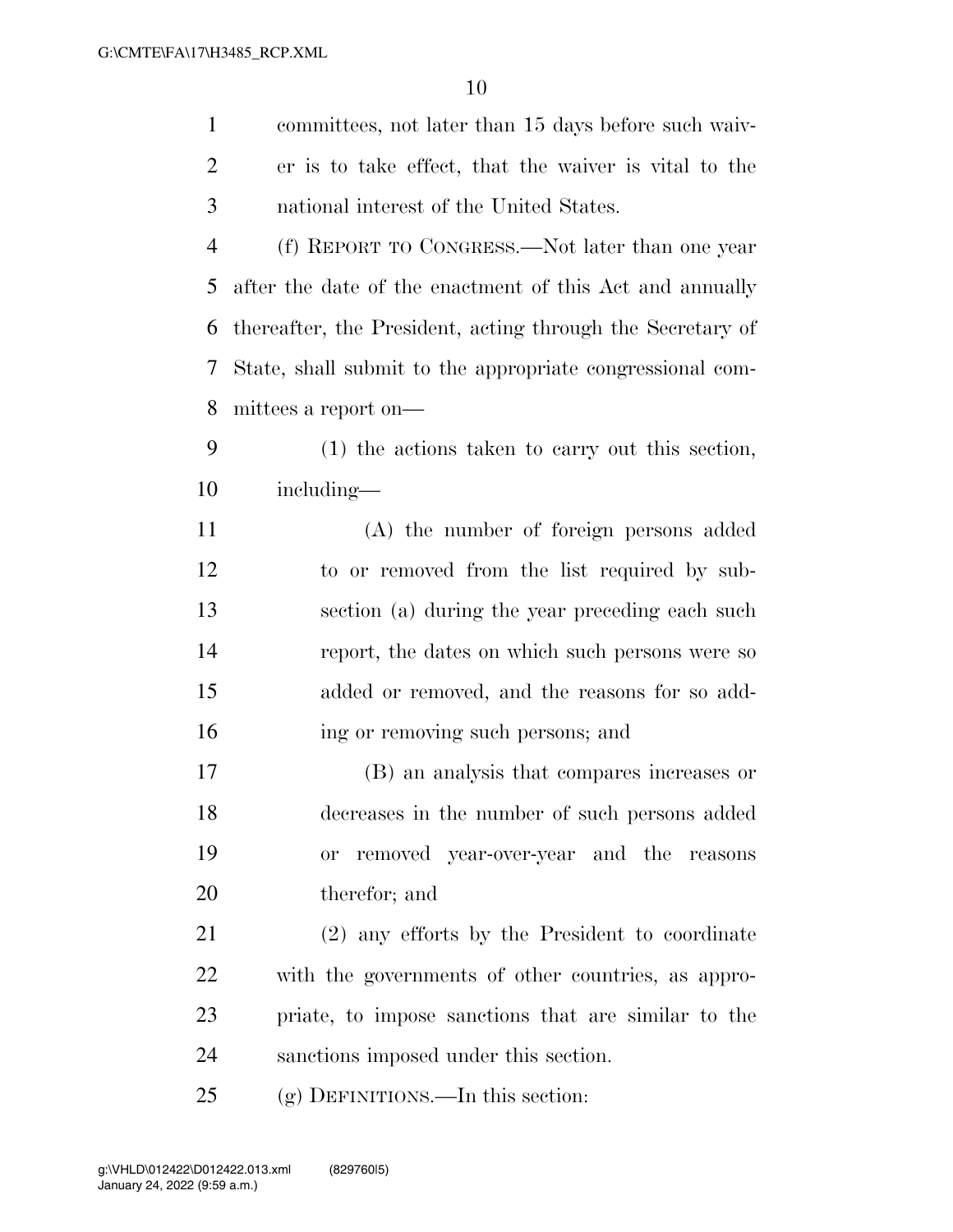| $\mathbf{1}$   | (1) APPROPRIATE CONGRESSIONAL COMMIT-                    |
|----------------|----------------------------------------------------------|
| $\overline{2}$ | TEES.—The term "appropriate congressional com-           |
| 3              | mittees" means—                                          |
| $\overline{4}$ | (A) the Committee on Armed Services, the                 |
| 5              | Committee on Foreign Affairs, the Committee              |
| 6              | on Homeland Security, and the Committee on               |
| 7              | the Judiciary of the House of Representatives;           |
| 8              | and                                                      |
| 9              | (B) the Committee on Armed Services, the                 |
| 10             | Committee on Foreign Relations, the Com-                 |
| 11             | mittee on Homeland Security and Govern-                  |
| 12             | mental Affairs, and the Committee on the Judi-           |
| 13             | ciary of the Senate.                                     |
| 14             | (2) IMMEDIATE FAMILY MEMBER.—The term                    |
| 15             | "immediate family member" has the meaning given          |
| 16             | such term for purposes of section $7031(c)$ of division  |
| 17             | K of the Consolidated Appropriations Act, 2021.          |
| 18             | SEC. 4. DISCRIMINATION RELATED TO SEXUAL ORIENTA-        |
| 19             | TION, GENDER IDENTITY, OR SEX CHARAC-                    |
| 20             | <b>TERISTICS.</b>                                        |
| 21             | (a) TRACKING VIOLENCE OR CRIMINALIZATION RE-             |
| 22             | LATED TO SEXUAL ORIENTATION OR GENDER IDEN-              |
| 23             | TITY.—The Assistant Secretary of State for Democracy,    |
| 24             | Human Rights, and Labor shall designate one or more      |
| 25             | Bureau-based senior officer or officers who shall be re- |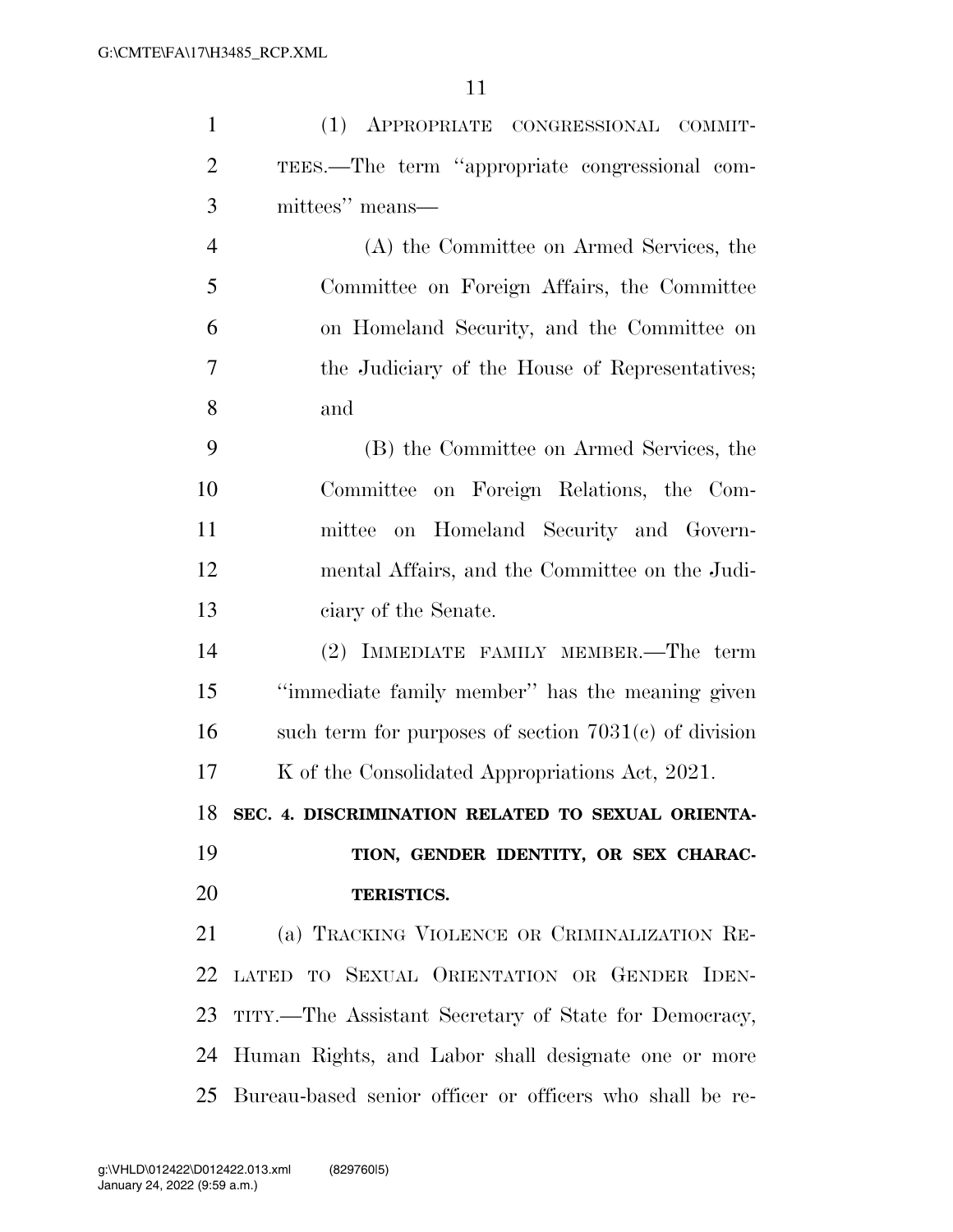| $\mathbf{1}$   | sponsible for tracking violence, criminalization, and re-  |
|----------------|------------------------------------------------------------|
| 2              | strictions on the enjoyment of fundamental freedoms in     |
| 3              | foreign countries based on actual or perceived sexual ori- |
| $\overline{4}$ | entation, gender identity, or sex characteristics.         |
| 5              | (b) ANNUAL COUNTRY REPORTS ON HUMAN RIGHTS                 |
| 6              | PRACTICES.—The Foreign Assistance Act of 1961 is           |
| $\tau$         | amended—                                                   |
| 8              | (1) in section 116(d) $(22 \text{ U.S.C. } 2151n(d))$ —    |
| 9              | (A) in paragraph $(11)(C)$ , by striking                   |
| 10             | "and" after the semicolon at the end;                      |
| 11             | $(B)$ in paragraph $(12)$ —                                |
| 12             | (i) in subparagraph $(B)$ , by striking                    |
| 13             | "and" after the semicolon at the end; and                  |
| 14             | (ii) in subparagraph $(C)(ii)$ , by strik-                 |
| 15             | ing the period at the end and inserting ";                 |
| 16             | and"; and                                                  |
| 17             | (C) by adding at the end the following new                 |
| 18             | paragraph:                                                 |
| 19             | $\lq(13)$ wherever applicable, information relating        |
| 20             | to violence or discrimination that affects funda-          |
| 21             | mental freedoms, including widespread or systematic        |
| 22             | violation of the freedoms of expression, association,      |
| 23             | or assembly, of individuals in foreign countries that      |
| 24             | is based on actual or perceived sexual orientation,        |
| 25             | gender identity, or sex characteristics."; and             |